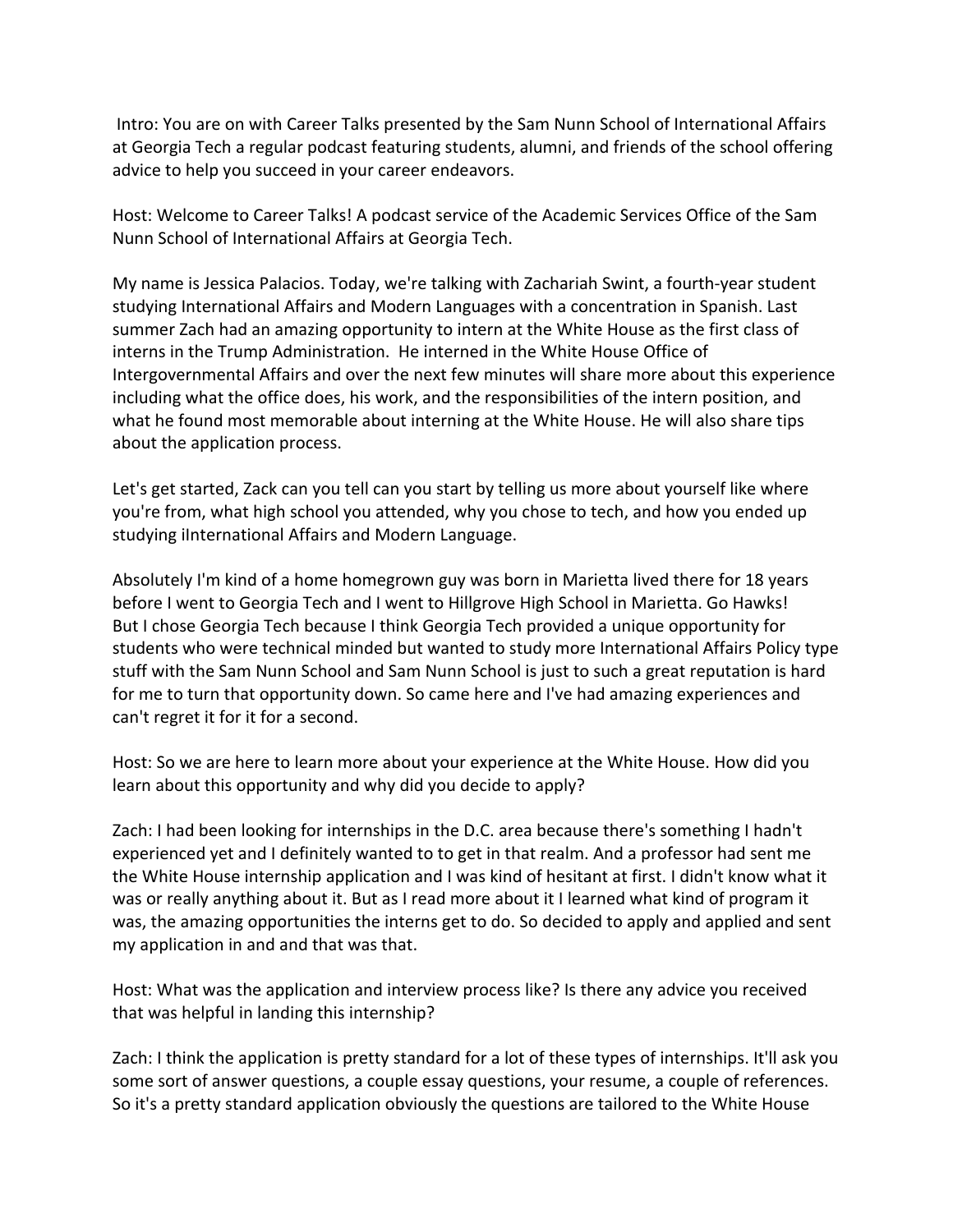work. so you just need to do a little research to figure out the best way to answer those. The Interview process is it's pretty different for for a lot of the interns, some people will get a phone call, some people won't get a phone call at all, some people have to go to D.C. and interview. I would say it's a pretty standard that that most people get a phone call from the Intern Coordinator at the White House Zoe Jackman. And it's a pretty standard interview, she just asks you questions. The best advice I can give is just be yourself and to represent yourself in the best light possible and come off as all Sam Nunn School students do is as broad minded and have a depth of knowledge of policy and politics and and you should be just fine.

Host: Once you found out you were selected, what was that feeling like?

Zach: When I found out I was accepted I was pretty ecstatic. The interview timeline for them was pretty delayed because they kind of came into the administration. So I found in late April for a May starts so it was a pretty crazy turnaround for me. But it was honestly just I was a ecstatic. It's just an opportunity that allows you to literally walk down West Exec Avenue and into the West Wing and all through the Eisenhower Building and be around the highest policy making and implementation in the country and probably the world. So it's an opportunity that you just can't give up and I was just absolutely blown away.

Host: So you were an intern in the Office of Intergovernmental Affairs. Can you tell us what kinds of tasks and responsibilities you had under this role?

Zach: Yeah, sure so the Office of Intergovernmental Affairs was an office in the White House Administration that had been dormant for about 10 or so years and because they combined it with the Office of Public Liaison. But then when the new administration came in, they separated back out so there were so many unique opportunities. What they do is they are the relationship builders or the go to people for all other governments the United States. We're talking about governors, mayors, state representatives, local county commissioners, literally every level of governments. So the White House uses this office to communicate policy and listen to change of ideas and viewpoints from all the other governments in the United States so that policies implemented in the most efficient way possible. So as an intern I had pretty generous responsibilities. I was communicating with governors and county commissioners and others. We actually started a new initiative where county commissioners had state days at the White House. Where the White House would invited all of the county commissioners from a states to the White House campus is to meet with representatives from the different agencies and cabinet level officials. So I was really amazing to upstart a program that was pretty successful. So I was doing public liaison work for the branch and Intergovernmental Affairs work. So it was pretty high level stuff which I didn't expect honestly but I just took it wasn't intimidated and ran with it.

Host: What advice would you offer to students interested in interning at the White House?

Zach: I would I would definitely start building a resume now it's pretty highly competitive program. Most of the people there are seniors in college or students in grad school, a lot law a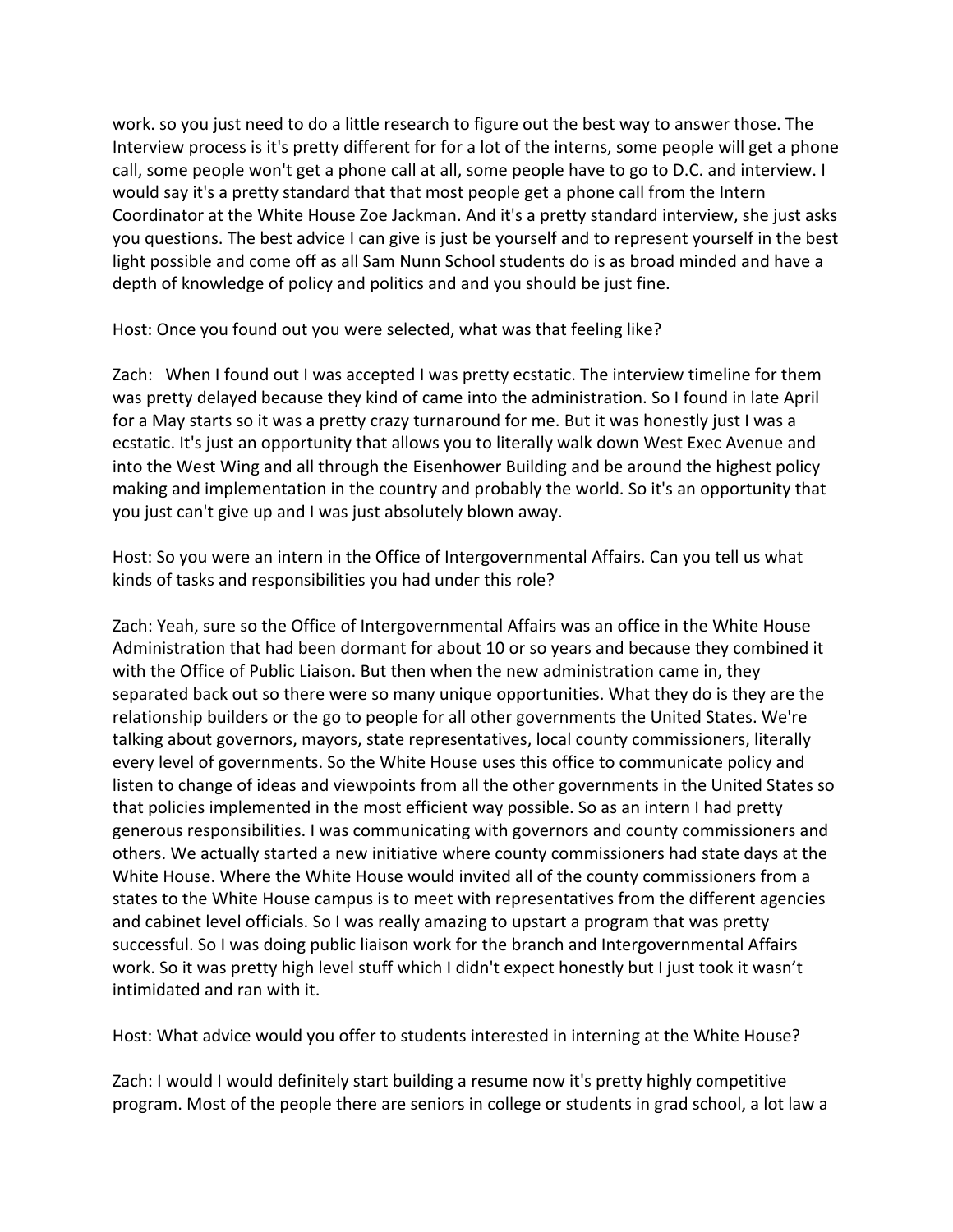lot of law students. So I definitely recommend getting some some experience in politics, domestic politics or international politics. And getting your resume built and then I would just research what kind of work interns do and what the opportunities are. If I had known that I would have gotten to sit down with cabinet level officials and other officials in the administration, I would have jumped at the opportunity lot earlier than I did. It's really a unique experience that allows you to really meet and communicate with and build relationships with high level officials not only in the White House but other parts of D.C. So I definitely recommend building your resume now and then just researching what kind of role you want to have, what you want to do with your career and if the White House and shift fits in that path and its absolutely amazing opportunity that you should jump at immediately.

## Host: How was it like to work and live in DC?

Zach: D.C. is absolutely incredible I was in Brussels the summer before this and I absolutely adore Brussels but D.C. kind of puts it on another level. There's always something to do, there's always people who talk to you and if you're at all interested in politics it is like a football arena of politics at every happy hour, every time you're walking down the street. It's like it's a moving political arena that you can see. So if you're at all interested in politics, D.C. is incredible. And that's just the work side of things. It's also a beautiful city with so many things to do to keep you busy, the nightlife, the happy hours, whatever it is you want to do there, you have the opportunity to do it. So it is amazing, I recommend to every Sam Nunn student to intern in D.C. at least once.

Host: How do you think your internship has helped with your current position as a political director for a Georgia gubernatorial campaign and how do you envision it helping in the long run?

Zach: I think Georgia Tech and the White House internship give you a similar skill set to succeed in kind of this political fields. At the White House I was obviously coordinating, communicating, and reaching out grassroots style to a lot of officials and those are the kind of the same skill set that you find in campaigns. Currently working for the political director for Clay Tippens. He's the Republican gubernatorial candidate for Georgia and I'm doing very similar work to what I did at the White House. So I think as long as you study hard you know as a Sam Nunn student, you're going to get a lot of good skills that you pick up from your professors that I used while I was at the White House and kind of sharpen my skill set and I'm implementing it now and the White House certainly gave me another tool to add to my skill set. So help in the long run it sets you up for success because it put something on your resume that's always going to pop people are always going to ask about it. And you also get a level of professional accountability and responsibility that I don't think you get anywhere else wearing a suit every day all the time, speaking with White House administrative officials. You're always on your game, you're always on edge ready to perform and that is something that translates to every other job or internship or whatever else you're doing in your life. So I don't think it helps. It's going to mean a long run it would help any other Sam Nunn students well.